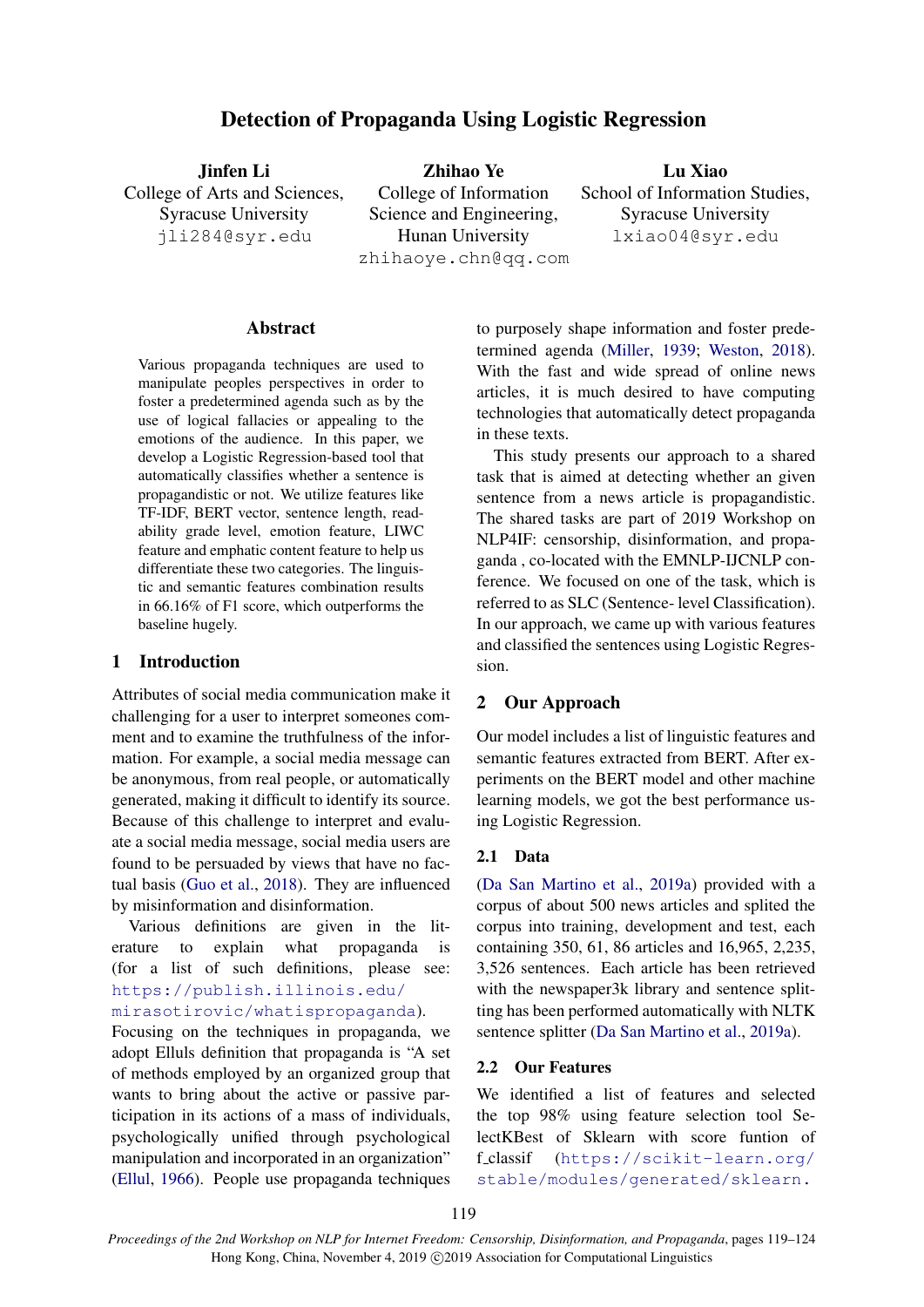# [feature\\_selection.SelectKBest.](https://scikit-learn.org/stable/modules/generated/sklearn.feature_selection.SelectKBest.html)

[html](https://scikit-learn.org/stable/modules/generated/sklearn.feature_selection.SelectKBest.html)). Our final features including TF-IDF, length, readability grade level, emotion, LIWC and emphatic features, and the semantic features extracted from BERT.

# 2.2.1 TF-IDF

Term Frequency Inverse Document Frequency (TF-IDF) [\(Jones,](#page-5-3) [2004\)](#page-5-3) gives us the information of term frequency through the proportion of inverse document frequency. Words that have small term frequency in each document but have high possibility to appear in documents with similar topics will have higher TF-IDF, while words like function words though frequently appear in every document will have low TF-IDF because of lower inverse document frequency. We used feature selection tool of sklearn based on ANOVA to select top 100 features from over 40,000 words.

# 2.2.2 Sentence Length

We found that the propagandistic sentences are more likely to be longer than the nonpropagandistic ones, so we came up some features to capture this information. We have categorical feature Short or Long Document and used 1 to denote that it is a long document. A sentence belongs to a short document if it has less than eight tokens; otherwise, it belongs to a long document. We also have discrete features including Text Length(the number of characters in a sentence), Word Count and Word Count Per Sentence.

#### 2.2.3 Readability Grade Level

We used The Flesch Grade Level readability formula, which is also commonly referred to as the Flesch-Kincaid Grade Level to calculate the readability grade of each text [\(Kincaid et al.,](#page-5-4) [1975\)](#page-5-4). The Flesch-Kincaid Grade Level outputs a U.S. school grade level, which indicates the average student in that grade level can read the text. For example, a score of 9.4 indicates that students in the ninth grade are able to read the document. The formula is as follow.

 $FKRA = (0.39 * ASL) + (11.8 * ASW) - 15.59$ 

where,  $FKRA$  = Flesch-Kincaid Reading Age, ASL = Average Sentence Length (i.e., the number of words divided by the number of sentences), ASW = Average number of Syllable per Word (i.e., the number of syllables divided by the number of words). The average grade level is eighth and twelfth for non-propagandistic and propagandistic sentences, respectively.

### 2.2.4 Emotion Feature

Studies about the relationship between emotion and propaganda techniques are conducted. For example, [\(Kadir et al.,](#page-5-5) [2016\)](#page-5-5) found out that propaganda techniques in YouTube conjure peoples emotion that could affect unity. We took advantage of these studies by adding emotion features for SLC task.

- NRC VAD Lexicon [\(Mohammad,](#page-5-6) [2018\)](#page-5-6); NRC Emotion Lexicon [\(Mohammad and](#page-5-7) [Turney,](#page-5-7) [2013\)](#page-5-7); NRC Affect Intensity Lexicon [\(Mohammad and Bravo-Marquez,](#page-5-8) [2017\)](#page-5-8). We calculated the total score of the words listed in these lexicons respectively, and normalized the score between zero and one for each sentence.
- MPQA [\(Wilson et al.,](#page-5-9) [2005\)](#page-5-9), Bing Liu [\(Hu](#page-5-10) [and Liu,](#page-5-10) [2004\)](#page-5-10), and AFINN [\(Nielsen,](#page-5-11) [2011\)](#page-5-11). We calculated the percentage of words with positive and negative emotions respectively in these lexicons for each sentence.
- Insult Noted that insult words are likely to be used in Name Calling and Labeling techniques, we refer to a lexicon that contains insult words from the [http://www.](http://www.insult.wiki/wiki/Insult_List) [insult.wiki/wiki/Insult\\_List](http://www.insult.wiki/wiki/Insult_List). We calculated the count of insult words appearing in a sentence and normalized it by the token counts.

# • LIWC Emotion Lexicon

Affect the LIWC dictionary includes the overall affect including positive emotions, negative emotions, anxiety, anger and sadness; Negative Emotions it also includes negative emotion words correspond with human ratings of the writing excerpts [\(Alpers](#page-4-2) [et al.,](#page-4-2) [2005\)](#page-4-2); Anger and some anger words without considering the context like 'hate, kill, annoyed'. We combined these three emotion information provided by LIWC emotion lexicon with the others provided by the lexicons mentioned above as the final emotion features.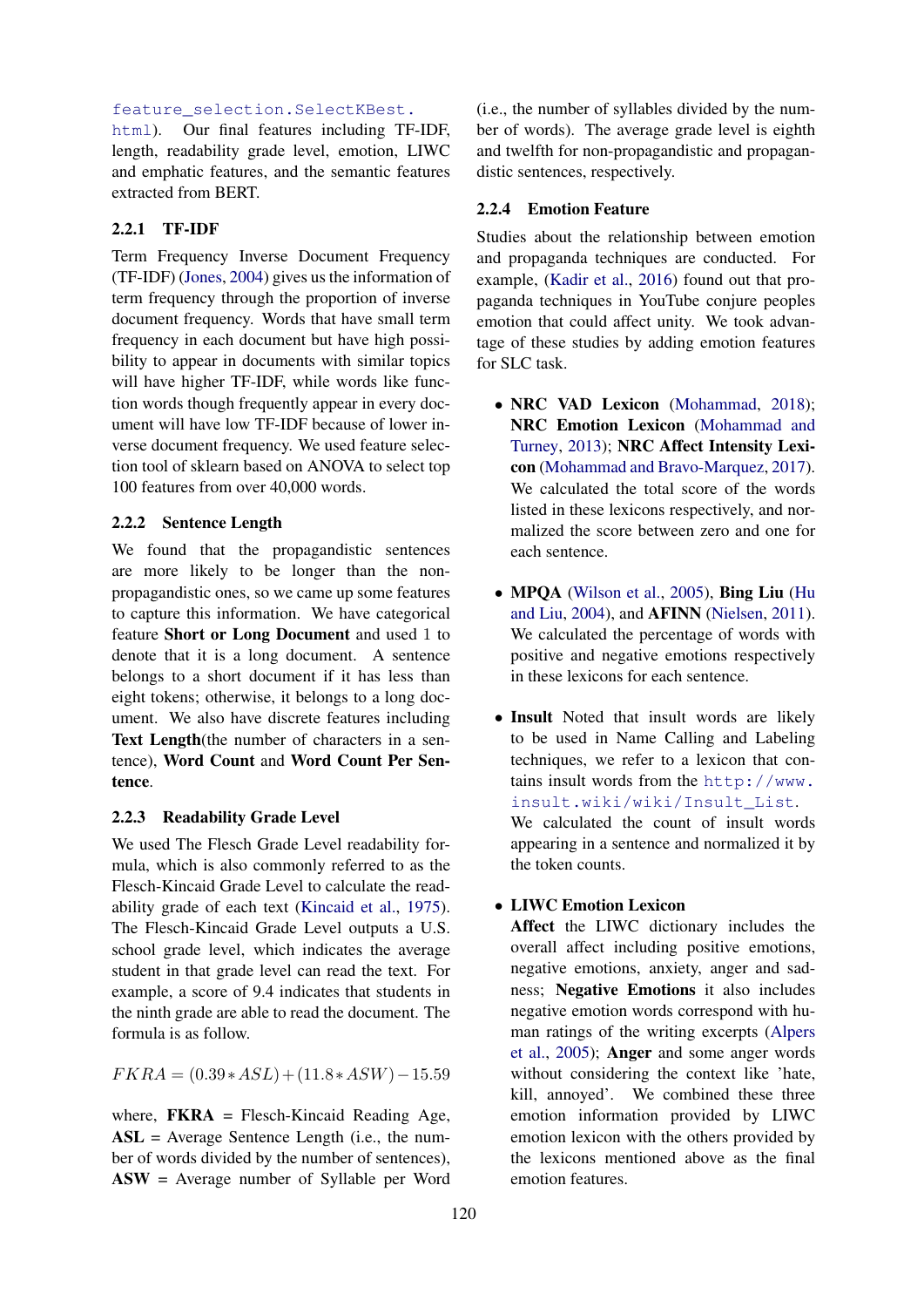# 2.2.5 LIWC Feature

- Dictionary Words: Percentage of all words captured by the dictionary, which refers to the collection of words that define one particular of the 80 categories [\(Tausczik and Pen](#page-5-12)[nebaker,](#page-5-12) [2010\)](#page-5-12).
- Article The use of article can tell us some information about gender and the personality. [\(Newman et al.,](#page-5-13) [2008\)](#page-5-13) found that males had higher use of large words and articles than women. [\(Pennebaker and King,](#page-5-14) [1999\)](#page-5-14) showed that articles were less frequent in the writing of people who scored high on extraversion.
- Conjugations Depth of thinking is reflected in complexity, and people use conjunctions to join multiple complex thoughts together to deepen their thoughts [\(Graesser et al.,](#page-5-15) [2004\)](#page-5-15).
- **Ouote** The use of quote distracts us from the main body of the text to the content in the quotes. For example, ironic content (e.g. "A researcher with the organisation, Matthew Collins, said it was 'delighted' with the decision."), slogans (e.g. "Time for US to do the same.") and and loaded language (e.g. "Muslin Invaders") are put in the double quotes.

# <span id="page-2-0"></span>2.2.6 Emphatic Content in Double Quote

Researchers have identified many standard techniques [\(Koob,](#page-5-16) [2015;](#page-5-16) [Zollmann,](#page-5-17) [2019\)](#page-5-17) used in propaganda, such as slogans, name calling and loaded language, which often include the emphatic content in the title format(every word begins with capital letter) or every letter of the word is capitalized in the double quote. Therefore, our model includes a feature that reflects this aspect.

- Slogans. A slogan is a brief and striking phrase that may include labeling and stereotyping [\(Da San Martino et al.,](#page-4-3) [2019b\)](#page-4-3). Slogans tend to act as emotional appeals [\(Dan,](#page-4-4) [2015\)](#page-4-4). Ex.: President Donald Trump Proposes "Simple Immigration Plan": Illegals Have To Go!
- Name Calling. Labeling the object of the propaganda campaign as either something the target audience fears, hates, finds undesirable or otherwise loves or praises [\(Miller,](#page-5-1) [1939\)](#page-5-1).

Ex.: Democrats Friend Louis Farrakhan In Iran: "Death to America!" America Is The "Great Satan" Neither Manafort nor these "Russians" are in the visitor logs.

• Loaded Language Using words/phrases with strong emotional implications (positive or negative) to influence an audience [\(We](#page-5-2)[ston,](#page-5-2) [2018\)](#page-5-2). Ex.: Dem Candidate Ilhan Omar Defending Tweet On "The Evil Doings Of Israel" by Frank Camp, Daily Wire, October 28, 2018:

To translate the emphatic content in double quote into feature, we used a feature called "isEmphatic". If we found the stressed content in double quote in the format of title or upper letter in a sentence, we would use 1 to denote the sentence has emphatic content in it.

#### 2.2.7 BERT Features

In order to further extract the semantic information of text, we apply sentence vectors generated by the state-of-the-art models, Bidirectional Encoder Representations from Transformers (BERT) [\(De](#page-4-5)[vlin et al.,](#page-4-5) [2018\)](#page-4-5). Specifically, we use pretrained BERT model to predict text category, but we do not directly adopt BERT results as our final results because of the better performance of Logistic Regression. We use the vector obtained by BERT's hidden layer which can represent the semantic feature. The experimental result shows that BERT features can improve hugely on F1 score on the development dataset.

#### 3 Experiment

#### 3.1 Data Cleaning

For the input of BERT model, we removed the punctuation, and changed all the uppercase letters to lowercase. Also, we changed all clitics to full words (e.g. "isn't" becomes "is not"). For the linguistic features extraction part, we did not apply the same method as above, because uppercase letter and quotes are important features for this task.

### 3.2 Model

We used two models, one is the pretrained BERT model and the other is Logistic Regression. The architecture of our model is shown in Figure [1.](#page-3-0)

#### 3.3 Model Setup

We used the pretrained uncased BERT-Base model and fine-tuned it using the following hyper-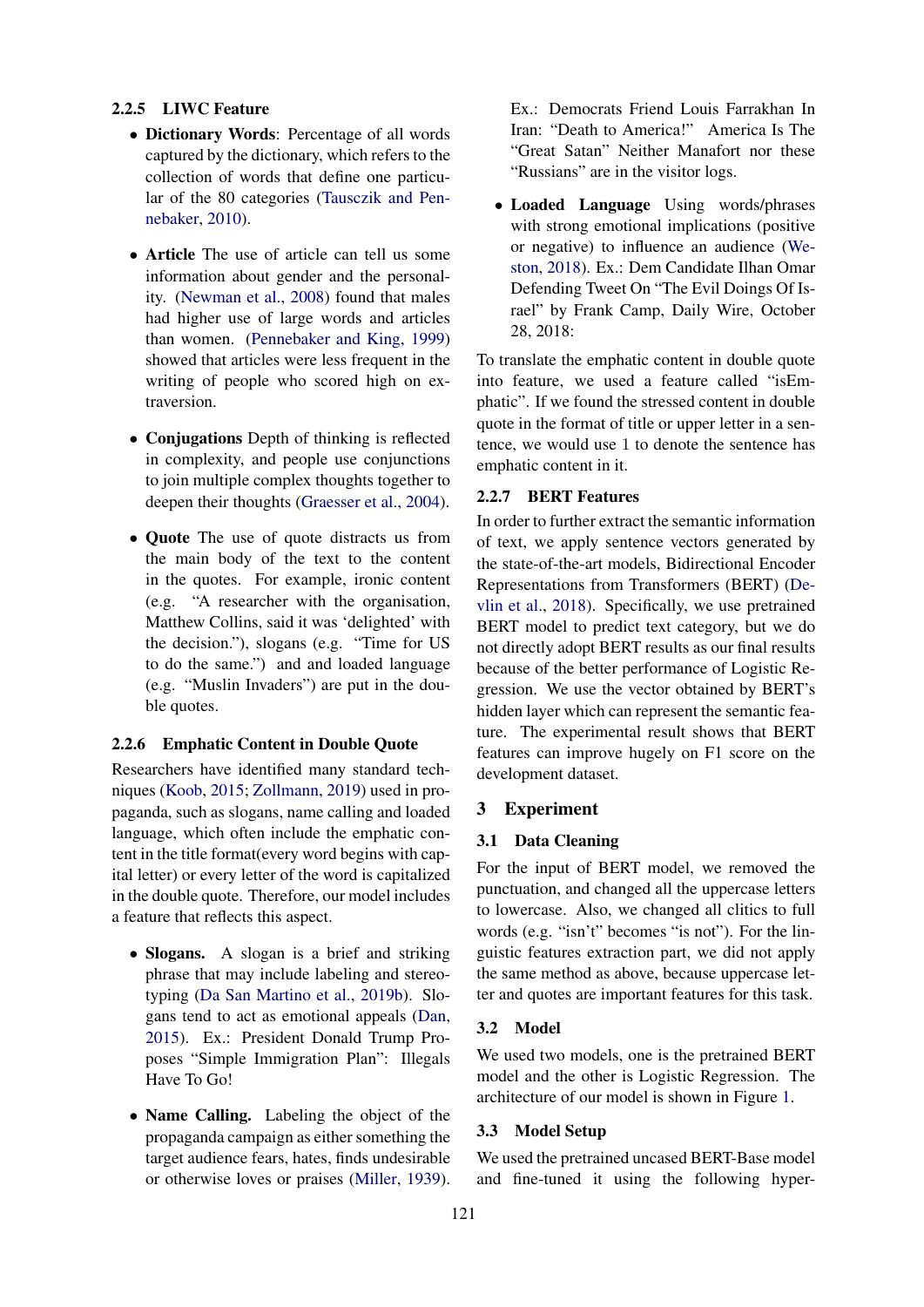<span id="page-3-0"></span>

Figure 1: The architecture of our model

parameters: batch size of 16, sequence length of 70, weight decay of 0.01, and early stopping on validation F1 with patience of 7. For optimization, we used Adam with a learning rate of  $2e - 5$ . We tuned our models on the train dataset and we report results on the development dataset. For the Logistic Regression, we used the solver of LBFGS, penalty of l2, C of 1.0 and we used "balanced" mode to automatically adjust weights inversely proportional to class frequencies in the input data.

### 4 Results

Table [1](#page-3-1) shows the ablation study results for the SLC task. We used the Logistic Regression with sentence length(the number of characters) feature to be the baseline. To test the importance of each individual feature in the classification, we applied them to Logistic Regression one at a time, including readability grade level, sentence length, LIWC, TF-IDF, emotion and BERT. Among these features, readability and sentence length increased 3.13% and 5.34% of F1 score, while LIWC, TF-IDF and emotion features increased 7.28%, 12.76% and 12.92% of F1 score respectively. These results suggest that the length and the complexity of a sentence is effective to differentiate propagandistic sentences from the nonpropagandistic ones, but not as effective as LIWC, TF-IDF and emotion do. The implication is that while propaganda techniques are likely to appear in a complex and longer sentences, there are also long non-propagandistic sentences containing complex words. In addition, some propaganda techniques like slogan are not necessarily expressed in long sentences. The difference of language use, reflected by the words, punctuations (LIWC), term frequency inverse document frequency (TF-IDF) and the emotional expression (emotion) shapes a more fit boundary between propagandistic and non-propagandistic sentences.

We further explored the efficiency of semantic features extracted from BERT. The BERT feature improves the most among all the features in Logistic Regression by 18.05% of F1 score. This indicates that the higher granularity representation of a sentence better capture the presence of propaganda techniques. We conducted experiment using the pretrained and fine-tuned BERT and obtained huge improvements on the SLC task. As shown in Table [1,](#page-3-1) BERT performed better than LR bert but worse than  $LR\ddagger\ddagger$ , which indicates that the transfer learning when considering single semantic variable is not as effective as the combination with other linguistic features. Furthermore, we explored the effect of the isEmphatic feature introduced in Section [2.2.6.](#page-2-0) The isEmphatic feature is extremely sparse. We compared the performances of two classifiers that had the same feature set except the presence of isFmphatic, i.e.,  $LR^{\dagger}$  and  $LR^{\dagger}$ . The is Empahtic feature improved the performance as evidenced by the slightly increase from 65.08% to 66.16%.

<span id="page-3-1"></span>

| Model           | <b>Precision</b> | Recall | F1    |
|-----------------|------------------|--------|-------|
| LR_base         | 38.80            | 49.42  | 43.47 |
| LR read         | 41.15            | 53.45  | 46.50 |
| LR_length       | 42.49            | 57.38  | 48.82 |
| LR liwc         | 42.11            | 63.87  | 50.75 |
| $LR$ tfidf      | 45.76            | 72.94  | 56.23 |
| LR_emotion      | 49.58            | 65.36  | 56.39 |
| LR_bert         | 55.50            | 69.01  | 61.52 |
| <b>BERT</b>     | 67.00            | 63.19  | 65.04 |
| LR <sup>+</sup> | 57.10            | 75.64  | 65.08 |
| LR <sup>+</sup> | 58.00            | 77.00  | 66.16 |

Table 1: Sentence-level (SLC) results. † represents the inclusion of features other than isEmphatic into the model. ‡ represents the inclusion of isEmphatic features into the model

# 5 Related Work

There are a number of researchers applying machine learning to automatically identify Propagandistic news articles. (Barrón-Cedeño et al., [2019\)](#page-4-6) presented PROPPY, the first publicly available real-world, real-time propaganda detection system for online news and they show that character n-grams and other style features outperform existing alternatives to identify propaganda based on word n-grams. [\(Ahmed et al.,](#page-4-7) [2017\)](#page-4-7) proposed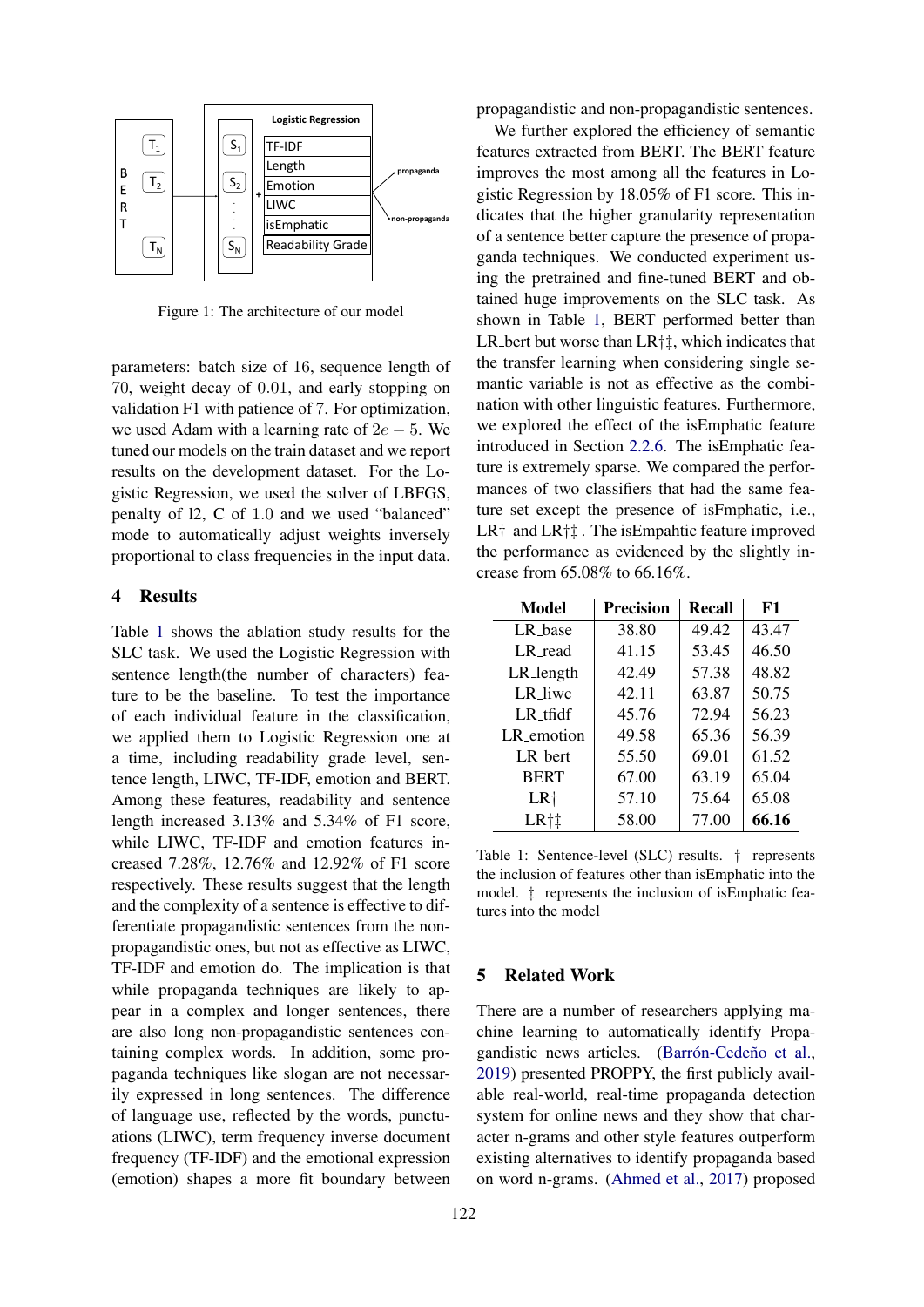a fake news(propagandistic news articles) detection model that use n-gram analysis and machine learning techniques. [\(Orlov and Litvak,](#page-5-18) [2018\)](#page-5-18) presented an unsupervised approach using behavioral and text analysis of users and messages to identify groups of users who abuse the Twitter microblogging service to disseminate propaganda and misinformation.

Most relevant to our study, [\(Da San Martino](#page-4-3) [et al.,](#page-4-3) [2019b\)](#page-4-3) proposed a BERT based technique to identify propaganda problems in the news articles. Specifically, the researchers trained a Multi-Granularity BERT model that includes multiple levels of semantic representations on two tasks. One task FLC identifies which of 18 propaganda techniques is/are present in the given fragment of the text. The other, namely, SLC is about classifying whether the given sentence is propagandistic. Different from their approach, we focused on the SLC task, and used the fine-tune BERT vectors combining various linguistic features, and fitted into a Logistic Regression model. Also, we only used the vectors extracted from the hidden layers of BERT to be part of our features. With a similar but smaller dataset, the researchers' model achieved 60.98% of F1 score, while ours is 66.16%. In this competition, our team ranked 9th out of 29 teams on the development set, with the F1 score of the top team being 2.7% higher than ours.

# 6 Conclusion and Future Work

In this paper, we focused on the sentence-level propaganda detection task and developed an automatic system based on some effective features. We got features including TF-IDF, length, emotion, readability level, LIWC, emphatic and BERT. Our ablation study shows that the length and complexity of sentence help to improve the performance slightly, comparing to the use of language reflected in specific term, frequency and emotional expression, which captures more propagandistic information. The semantic information extracted from BERT is crucial in detecting propaganda techniques, which improves the F1 score the most. The combination of these features and the BERT feature achieved the best performance with the Logistic Regression model. The F1 score is 66.16%.

Compared to [\(Da San Martino et al.,](#page-4-3) [2019b\)](#page-4-3), our approach focus more on the linguistic features combined with semantic features extracted from

BERT, and use machine learning model , while they use the deep learning model with a high granularity task to improve performance on low granularity task.In terms of the performance, our F1 score is 66.16% whereas theirs is 60.98%. On the other hand, we noted that the two studies used different versions of the propaganda datasets, which may contribute to the observed difference in the performances.

In the future, we plan to embed the features we designed in the BERT model or studied more features from the propaganda techniques to improve the performance.

### References

- <span id="page-4-7"></span>Hadeer Ahmed, Issa Traore, and Sherif Saad. 2017. Detection of online fake news using n-gram analysis and machine learning techniques. In *International Conference on Intelligent, Secure, and Dependable Systems in Distributed and Cloud Environments*, pages 127–138. Springer.
- <span id="page-4-2"></span>Georg W Alpers, Andrew J Winzelberg, Catherine Classen, Heidi Roberts, Parvati Dev, Cheryl Koopman, and C Barr Taylor. 2005. Evaluation of computerized text analysis in an internet breast cancer support group. *Computers in Human Behavior*, 21(2):361–376.
- <span id="page-4-6"></span>Alberto Barrón-Cedeño, Giovanni Da San Martino, Israa Jaradat, and Preslav Nakov. 2019. Proppy: A system to unmask propaganda in online news. In *Proceedings of the AAAI Conference on Artificial Intelligence*, volume 33, pages 9847–9848.
- <span id="page-4-1"></span>Giovanni Da San Martino, Alberto Barron-Cedeno, and Preslav Nakov. 2019a. Findings of the nlp4if-2019 shared task on fine-grained propaganda detection. In *Proceedings of the 2nd Workshop on NLP for Internet Freedom (NLP4IF): Censorship, Disinformation, and Propaganda*, NLP4IFEMNLP '19, Hong Kong, China.
- <span id="page-4-3"></span>Giovanni Da San Martino, Seunghak Yu, Alberto Barron-Cedeno, Rostislav Petrov, and Preslav Nakov. 2019b. Fine-grained analysis of propaganda in news articles. In *Proceedings of the 2019 Conference on Empirical Methods in Natural Language Processing*, EMNLP '19, Hong Kong, China.
- <span id="page-4-4"></span>Lavinia Dan. 2015. Techniques for the translation of advertising slogans. In *Proceedings of the International Conference Literature, Discourse and Multicultural Dialogue*, volume 3, pages 13–21.
- <span id="page-4-5"></span>Jacob Devlin, Ming-Wei Chang, Kenton Lee, and Kristina Toutanova. 2018. Bert: Pre-training of deep bidirectional transformers for language understanding. *arXiv preprint arXiv:1810.04805*.

<span id="page-4-0"></span>Jacques Ellul. 1966. *Propaganda*. Knopf New York.